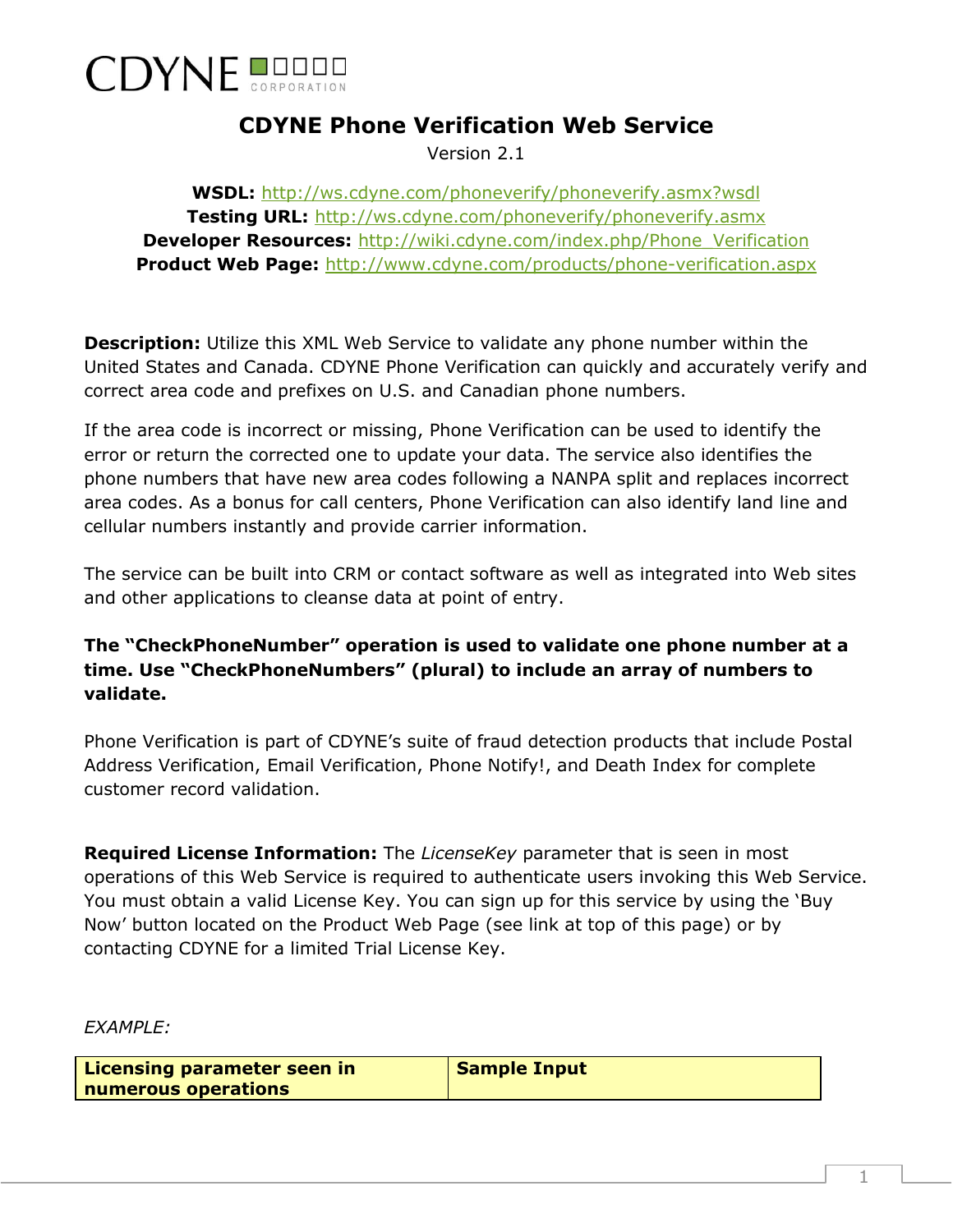# **CDYNE DUDLE**

#### LicenseKey F01d89fd-5155-5455-5585 e84ab8de8591

## **Operations:**

- 
- CheckPhoneNumber CheckPhoneNumbers
- ▼ **CheckPhoneNumber**

| <b>Operation: CheckPhoneNumber Input</b>        |               |                                          |
|-------------------------------------------------|---------------|------------------------------------------|
| Parameter Name:                                 | Data Type     | Sample Input                             |
| <b>PhoneNumber:</b> Input phone<br>number.      | <b>String</b> | 7575449510                               |
| <b>LicenseKey:</b> See page 1 for more<br>info. | <b>String</b> | F01d89fd-5155-5455-5585-<br>e84ab8de8591 |

| <b>Operation: CheckPhoneNumber Output</b>                                                                                                                      |                |                                           |  |
|----------------------------------------------------------------------------------------------------------------------------------------------------------------|----------------|-------------------------------------------|--|
| <b>Parameter Name:</b>                                                                                                                                         | Data Type      | Sample Output                             |  |
| <b>Company: Returns company</b><br>name.                                                                                                                       | <b>String</b>  | LEVEL 3 COMMUNICATIONS, LLC - VA          |  |
| Valid: Returns true or false if                                                                                                                                | <b>Boolean</b> | True                                      |  |
| valid phone number.                                                                                                                                            |                |                                           |  |
| Use: Returns use for phone<br>number.                                                                                                                          | <b>String</b>  | Assigned to a code holder for normal use. |  |
| <b>State: Returns State</b><br>abbreviation.                                                                                                                   | <b>String</b>  | <b>VA</b>                                 |  |
| <b>RC:</b> Returns Rate Center.<br>(geographic area used by local<br>exchange carriers to set rate<br>boundaries for billing and for<br>issuing phone numbers) | <b>String</b>  | NRFOLKZON2                                |  |
| <b>OCN:</b> Returns original called<br>party.                                                                                                                  | <b>String</b>  | 8825                                      |  |
| <b>OriginalNumber: Returns</b><br>phone number input into Web<br>Service.                                                                                      | <b>String</b>  | 7575449510                                |  |
| <b>CleanNumber: Returns phone</b><br># that goes into the system and<br>comes out as cleaned version.                                                          | <b>String</b>  | 7575449510                                |  |
| <b>SwitchName: Returns name of</b><br>switch.                                                                                                                  | <b>String</b>  |                                           |  |
| <b>SwitchType: Returns switch</b><br>type.                                                                                                                     | <b>String</b>  |                                           |  |
| <b>Country: Returns country phone</b><br>$#$ is from.                                                                                                          | <b>String</b>  | <b>United States</b>                      |  |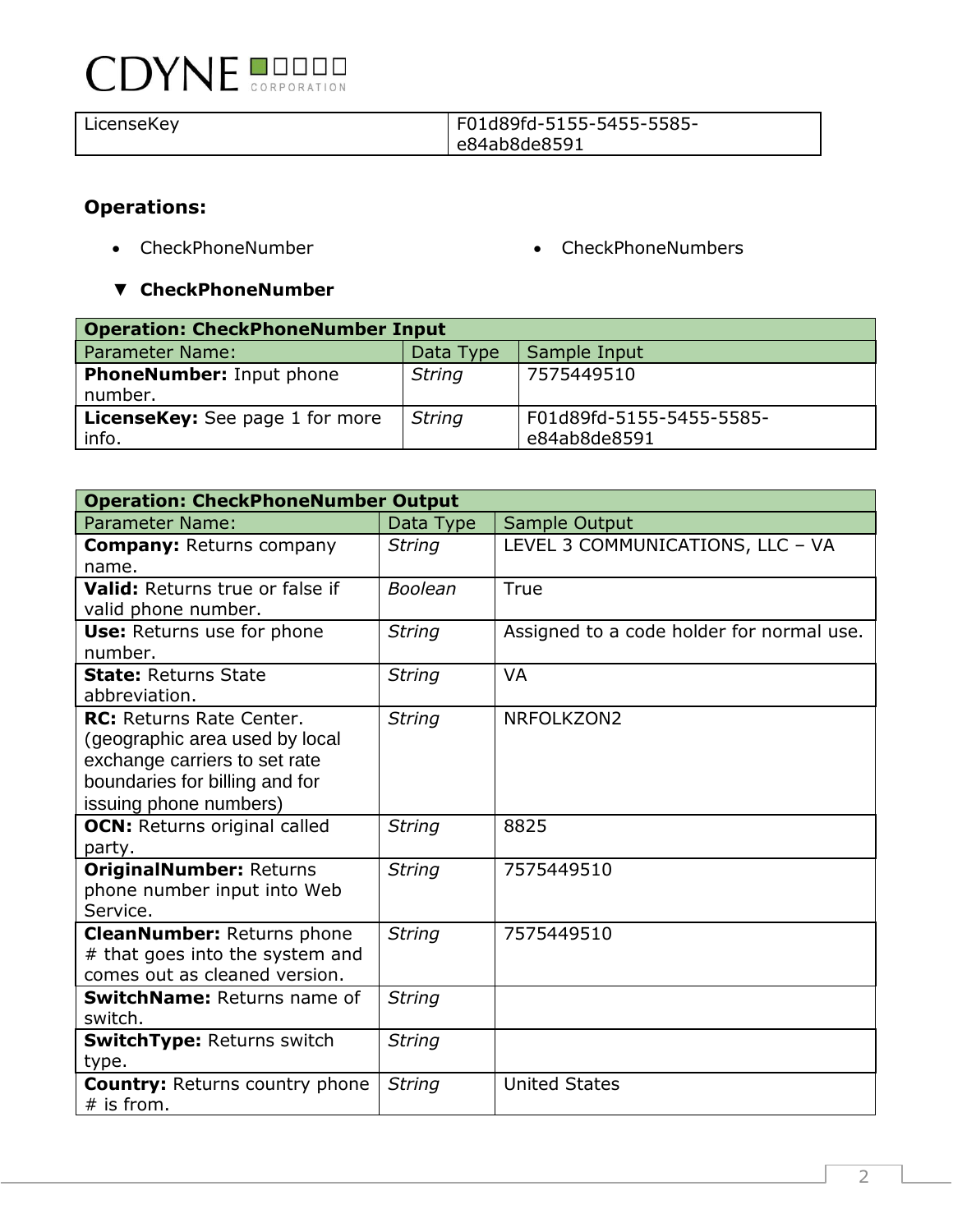

| <b>CLLI: Returns common</b>            | <b>String</b>  | <b>NOCLLIKNOWN</b>                      |
|----------------------------------------|----------------|-----------------------------------------|
| language location identifier code.     |                |                                         |
| PrefixType: Returns type of            | <b>String</b>  | <b>CLEC-(Competitive Local Exchange</b> |
| company.                               |                | Carrier)                                |
| <b>LATA: Returns local access and</b>  | <b>String</b>  | 252                                     |
| transport area.                        |                |                                         |
| sms: Returns type of SMS phone         | <b>String</b>  | CLEC-(Competitive Local Exchange        |
| number uses.                           |                | Carrier)                                |
| <b>Email:</b> Returns type of email    | <b>String</b>  |                                         |
| SMS uses.                              |                |                                         |
| AssignDate: Returns date               | <b>String</b>  | 09/26/2005                              |
| phone number was issued to             |                |                                         |
| person.                                |                |                                         |
| TelcomCity: Returns City phone         | <b>String</b>  | <b>New Brunswick</b>                    |
| number belongs to.                     |                |                                         |
| TelcomCounty: Returns County           | <b>String</b>  | Middlesex                               |
| phone number belongs to.               |                |                                         |
| TelcomState: Returns State             | <b>String</b>  | <b>VA</b>                               |
| phone number belongs to.               |                |                                         |
| TelcomZip: Returns ZIP Code            | <b>String</b>  | 08901                                   |
| phone number belongs to.               |                |                                         |
| TimeZone: Returns time zone            | <b>String</b>  | <b>EST</b>                              |
| phone number belongs to.               |                |                                         |
| Lat: Returns latitude of telecom       | <b>String</b>  | 36.8894                                 |
| address.                               |                |                                         |
| Long: Returns longitude of             | <b>String</b>  | $-76.2382$                              |
| telecom address.                       |                |                                         |
| <b>Wireless: Returns true or false</b> | <b>Boolean</b> | False                                   |
| if phone number is wireless.           |                |                                         |
| <b>LRN: Location Routing Number</b>    | <b>String</b>  | 7573740000                              |
| assigned to the phone number.          |                |                                         |

### ▼ **CheckPhoneNumbers**

**-**Same as CheckPhoneNumber, except you can include an array of phone numbers.

| <b>Operation: CheckPhoneNumbers Input</b>            |                         |                                          |
|------------------------------------------------------|-------------------------|------------------------------------------|
| <b>Parameter Name:</b>                               | Data Type               | Sample Input                             |
| <b>PhoneNumber:</b> Input array of phone<br>numbers. | <b>Array of Strings</b> | 7575449510                               |
| LicenseKey: See page 1 for more info.   String       |                         | F01d89fd-5155-5455-5585-<br>e84ab8de8591 |

-Report is generated for each number provided.

**Operation: CheckPhoneNumbers Output**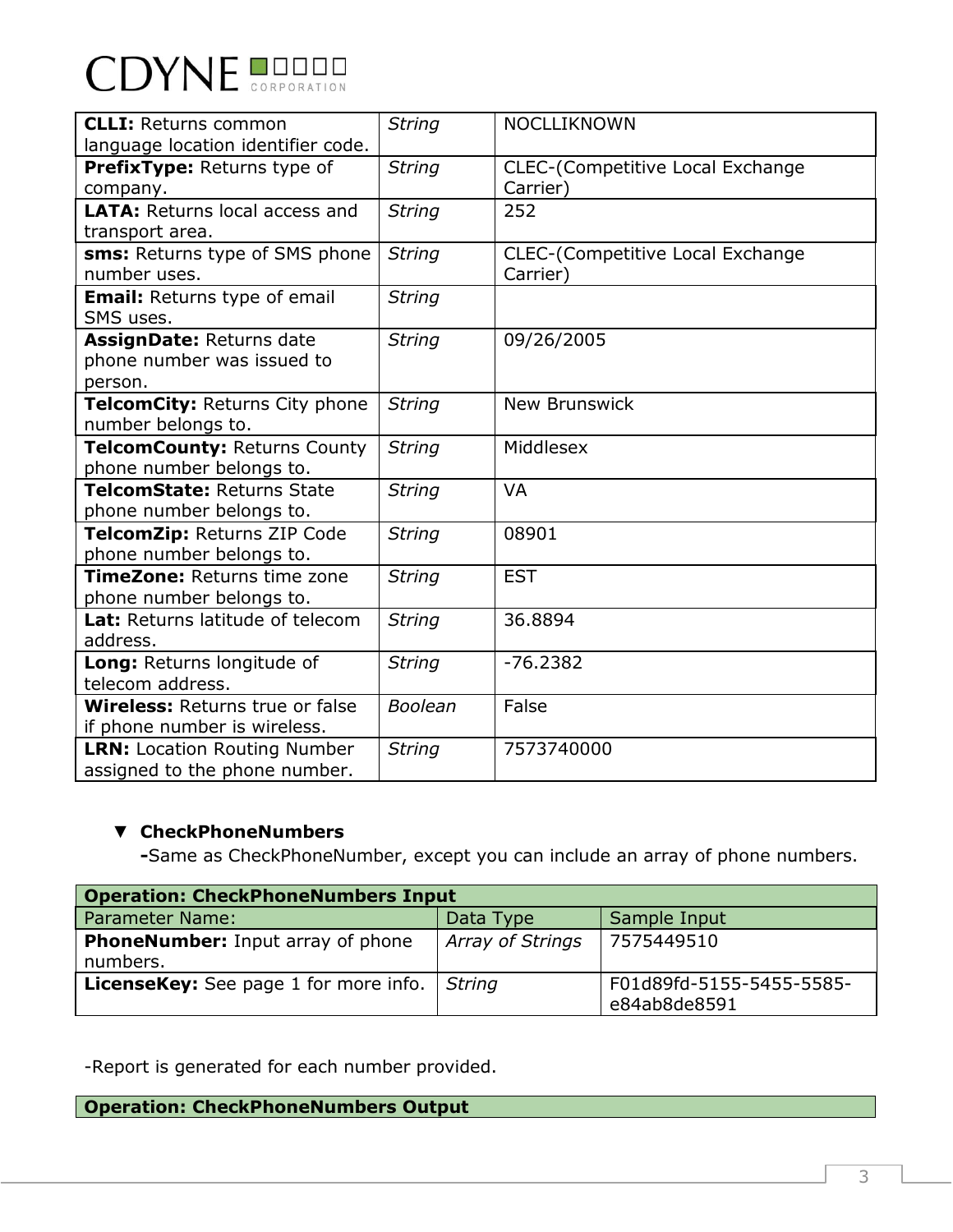| <b>CDYNE BUDDER</b> |  |
|---------------------|--|
|                     |  |

| <b>Parameter Name:</b>                  | Data Type      | Sample Output                           |
|-----------------------------------------|----------------|-----------------------------------------|
| <b>Company: Returns company</b>         | <b>String</b>  | LEVEL 3 COMMUNICATIONS, LLC - VA        |
| name.                                   |                |                                         |
| Valid: Returns true or false if         | <b>Boolean</b> | True                                    |
| valid phone number.                     |                |                                         |
| Use: Returns use for phone              | <b>String</b>  | Assigned to a code holder for normal    |
| number.                                 |                | use.                                    |
| <b>State: Returns State</b>             | <b>String</b>  | <b>VA</b>                               |
| abbreviation.                           |                |                                         |
| RC: Returns Rate Center.                | <b>String</b>  | NRFOLKZON2                              |
| (geographic area used by local          |                |                                         |
| exchange carriers to set rate           |                |                                         |
| boundaries for billing and for          |                |                                         |
| issuing phone numbers)                  |                |                                         |
| <b>OCN:</b> Returns original called     | <b>String</b>  | 8825                                    |
| party.                                  |                |                                         |
| <b>OriginalNumber: Returns</b>          | <b>String</b>  | 7575449510                              |
| phone number input into Web<br>Service. |                |                                         |
| <b>CleanNumber:</b> Returns phone #     | <b>String</b>  | 7575449510                              |
| that goes into system and comes         |                |                                         |
| out as cleaned version.                 |                |                                         |
| SwitchName: Returns name of             | <b>String</b>  |                                         |
| switch.                                 |                |                                         |
| <b>SwitchType: Returns switch</b>       | <b>String</b>  |                                         |
| type.                                   |                |                                         |
| <b>Country: Returns Country phone</b>   | <b>String</b>  | <b>United States</b>                    |
| $#$ is from.                            |                |                                         |
| <b>CLLI:</b> Returns common language    | <b>String</b>  | <b>NOCLLIKNOWN</b>                      |
| location identifier code.               |                |                                         |
| PrefixType: Returns type of             | <b>String</b>  | <b>CLEC-(Competitive Local Exchange</b> |
| company.                                |                | Carrier)                                |
| LATA: Returns local access and          | <b>String</b>  | 252                                     |
| transport area.                         |                |                                         |
| <b>sms:</b> Returns type of SMS phone   | <b>String</b>  | CLEC-(Competitive Local Exchange        |
| number uses.                            |                | Carrier)                                |
| <b>Email:</b> Returns type of email     | <b>String</b>  |                                         |
| SMS uses.                               |                |                                         |
| AssignDate: Returns date phone          | <b>String</b>  | 09/26/2005                              |
| number was issued to person.            |                |                                         |
| TelcomCity: Returns City phone          | <b>String</b>  | <b>New Brunswick</b>                    |
| number belongs to.                      |                |                                         |
| TelcomCounty: Returns County            | <b>String</b>  | Middlesex                               |
| phone Number belongs to.                |                |                                         |
| TelcomState: Returns State              | <b>String</b>  | VA                                      |
| phone number belongs to.                |                |                                         |